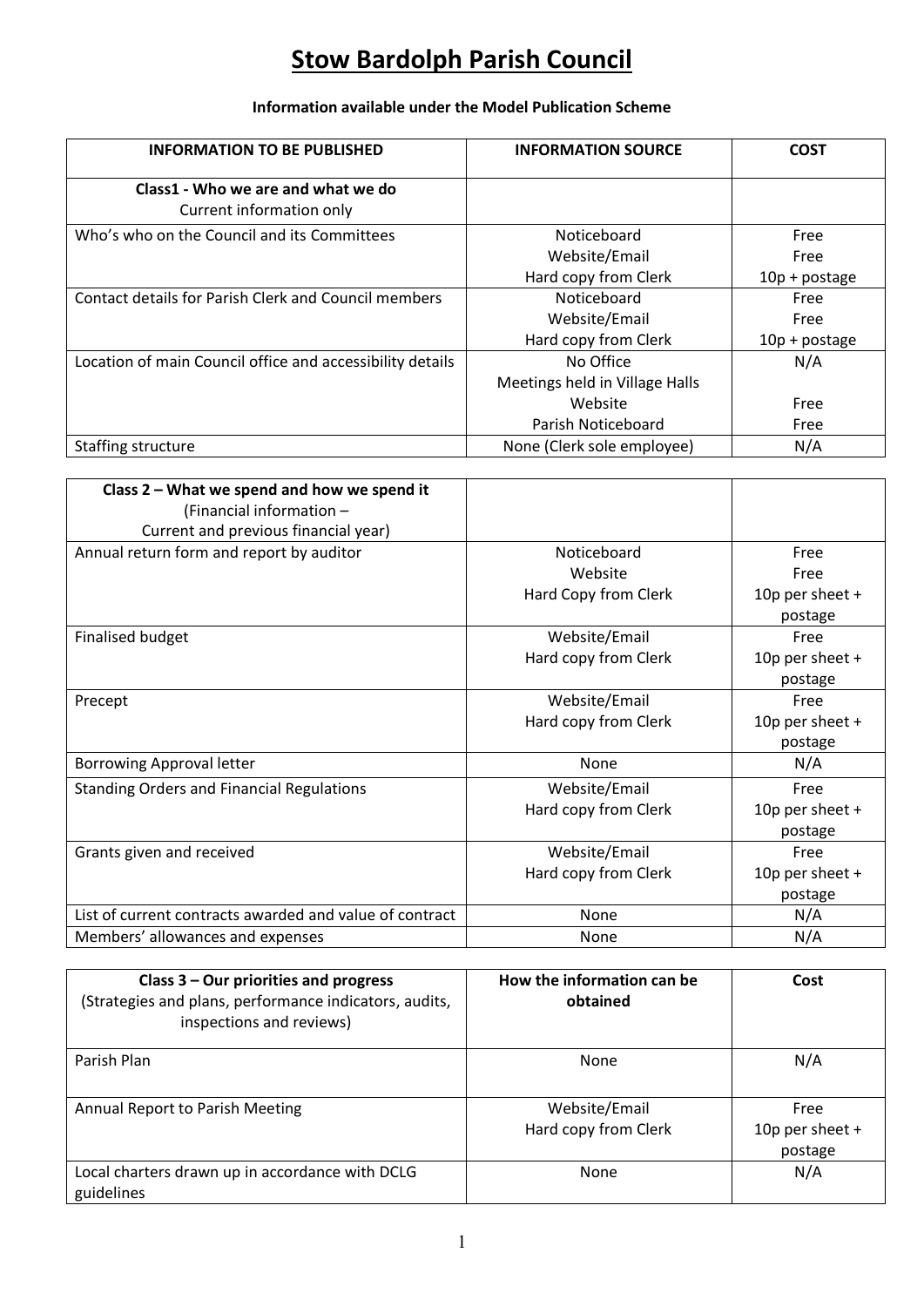| Class 4 – How we make decisions<br>(Decision making processes and records of decisions) |                         |                   |
|-----------------------------------------------------------------------------------------|-------------------------|-------------------|
| Current and previous council year                                                       |                         |                   |
| Timetable of meetings (Council, any committee/sub-                                      | Noticeboard             | Free              |
| committee meetings and parish meetings)                                                 | Website/Email           | Free              |
|                                                                                         | Hard copy from Clerk    | 10p + postage     |
| Agendas of meetings (as above)                                                          | Noticeboard             | Free              |
|                                                                                         | Website/Email           | Free              |
|                                                                                         | Hard copy from Clerk    | 10p + postage     |
| Minutes of meetings (as above)                                                          | Noticeboard             | Free              |
|                                                                                         | Website/Email           | Free              |
|                                                                                         | Hard copy from Clerk    | 10p + postage     |
| Reports presented to council meetings (current                                          | Hard copy from Clerk    | 10p per sheet $+$ |
| meeting only)                                                                           |                         | postage           |
| Responses to consultation papers                                                        | Hard copy from Clerk    | 10p per sheet $+$ |
| (current meeting only)                                                                  |                         | postage           |
| Responses to planning applications                                                      | Borough Council Website | N/A               |
| Bye-laws                                                                                | None                    | N/A               |

| Class 5 - Our policies and procedures<br>Current information only                                                                                                                |                                       |                                      |
|----------------------------------------------------------------------------------------------------------------------------------------------------------------------------------|---------------------------------------|--------------------------------------|
| Policies and procedures for the conduct of council<br>business:                                                                                                                  |                                       |                                      |
| <b>Procedural Standing Orders</b><br>Committee and sub-committee Terms of Reference<br>Delegated authority in respect of officers<br>Code of Conduct<br><b>Policy Statements</b> | Website/Email<br>Hard copy from Clerk | Free<br>10p per sheet $+$<br>postage |

| Class $5 -$ Our policies and procedures<br>Current information only                                                                                                                                                                                         |                                       |                                      |
|-------------------------------------------------------------------------------------------------------------------------------------------------------------------------------------------------------------------------------------------------------------|---------------------------------------|--------------------------------------|
| Policies and procedures for the provision of services<br>and staff:                                                                                                                                                                                         |                                       |                                      |
| Internal policies relating to the delivery of services<br><b>Equality and Diversity Policy</b><br><b>Health and Safety Policy</b><br>Recruitment policies (including current vacancies)<br>Policies and procedures for handling requests for<br>information | Website/Email<br>Hard copy from Clerk | Free<br>10p per sheet $+$<br>postage |
| Complaints procedures                                                                                                                                                                                                                                       | Website/Email<br>Hard copy from Clerk | Free<br>10p per sheet +<br>postage   |
| Information security policy                                                                                                                                                                                                                                 | Website/Email<br>Hard copy from Clerk | Free<br>10p per sheet $+$<br>postage |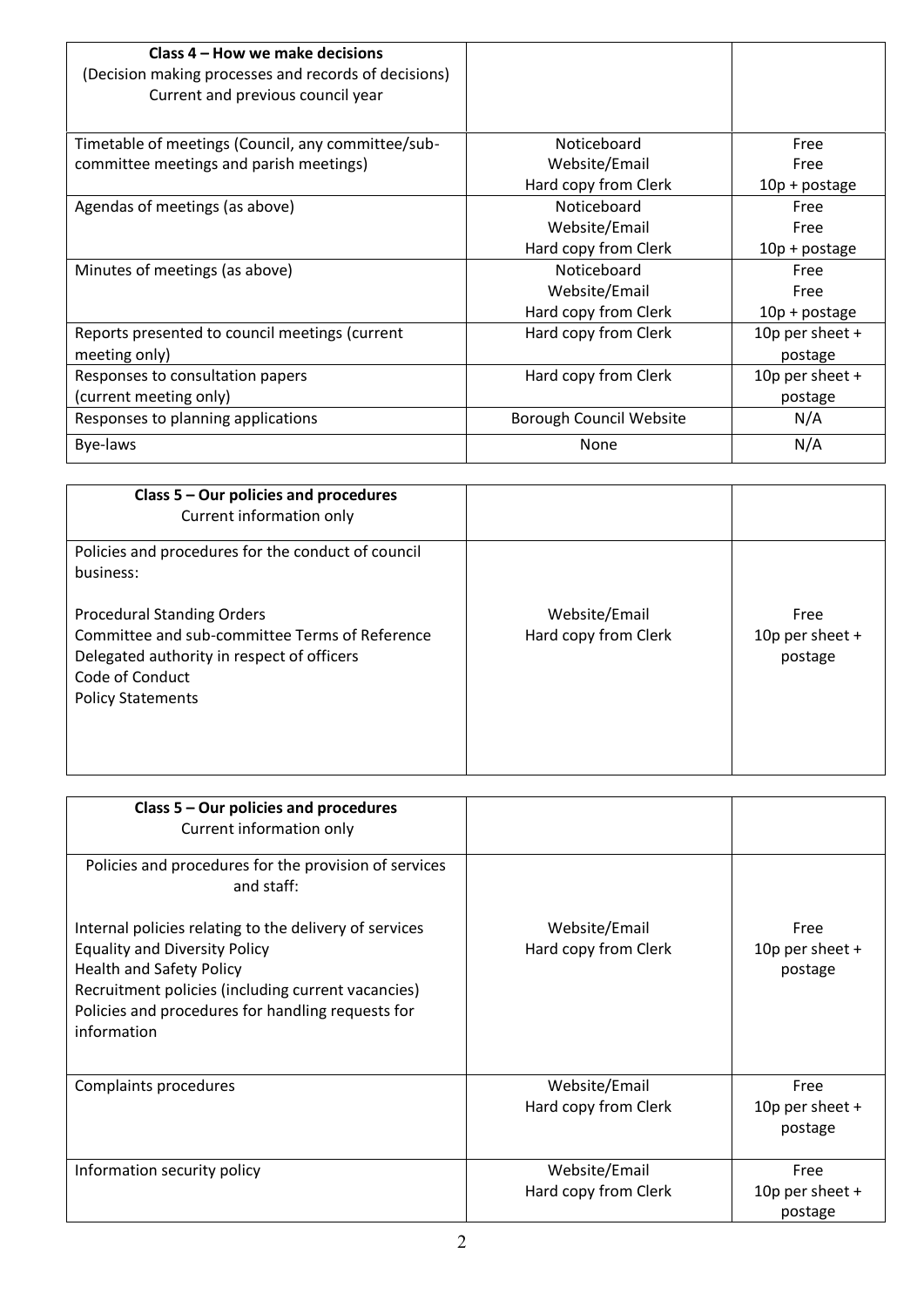| Records management policies (records retention,<br>destruction and archive) | Website/Email<br>Hard copy from Clerk | Free<br>10p per sheet $+$            |
|-----------------------------------------------------------------------------|---------------------------------------|--------------------------------------|
|                                                                             |                                       | postage                              |
| Data protection policies                                                    | Website/Email<br>Hard copy from Clerk | Free<br>10p per sheet $+$<br>postage |
| Schedule of charges                                                         | Website/Email                         | Free                                 |
| (for the publication of information)                                        | Hard copy from Clerk                  | 10p per sheet $+$<br>postage         |

| Class $6$ – Lists and Registers<br>Currently maintained lists and registers only |                             |                 |
|----------------------------------------------------------------------------------|-----------------------------|-----------------|
| Any publicly available register or list                                          | None                        | N/A             |
| <b>Assets Register</b>                                                           | Email                       | Free            |
|                                                                                  | Hard copy from Clerk        | 10p per sheet + |
|                                                                                  |                             | postage         |
| Disclosure log                                                                   | None                        | N/A             |
| Register of members' interests                                                   | King's Lynn Borough Council | Free            |
| Register of gifts and hospitality                                                | None                        | N/A             |

| Class $7 -$ The services we offer                       |                      |                 |
|---------------------------------------------------------|----------------------|-----------------|
| Current information only                                |                      |                 |
| Allotments                                              | Email                | Free            |
|                                                         | Hard copy            | 10p per sheet + |
|                                                         |                      | postage         |
| Burial grounds and closed churchyards                   | None                 | N/A             |
| Community centres and village halls                     | None                 | N/A             |
| Parks, playing fields and recreational facilities       | None                 | N/A             |
| Seating, litter bins, clocks                            | Email                | Free            |
|                                                         | Hard copy from Clerk | 10p per sheet + |
|                                                         |                      | postage         |
| <b>Bus shelters</b>                                     | Email                | Free            |
|                                                         | Hard copy from Clerk | 10p per sheet + |
|                                                         |                      | postage         |
| Markets                                                 | None                 | N/A             |
| Public conveniences                                     | None                 | N/A             |
| Agency agreements                                       | None                 | N/A             |
| A summary of services for which the council is entitled | None                 | N/A             |
| to recover a fee, together with those fees              |                      |                 |
|                                                         |                      |                 |